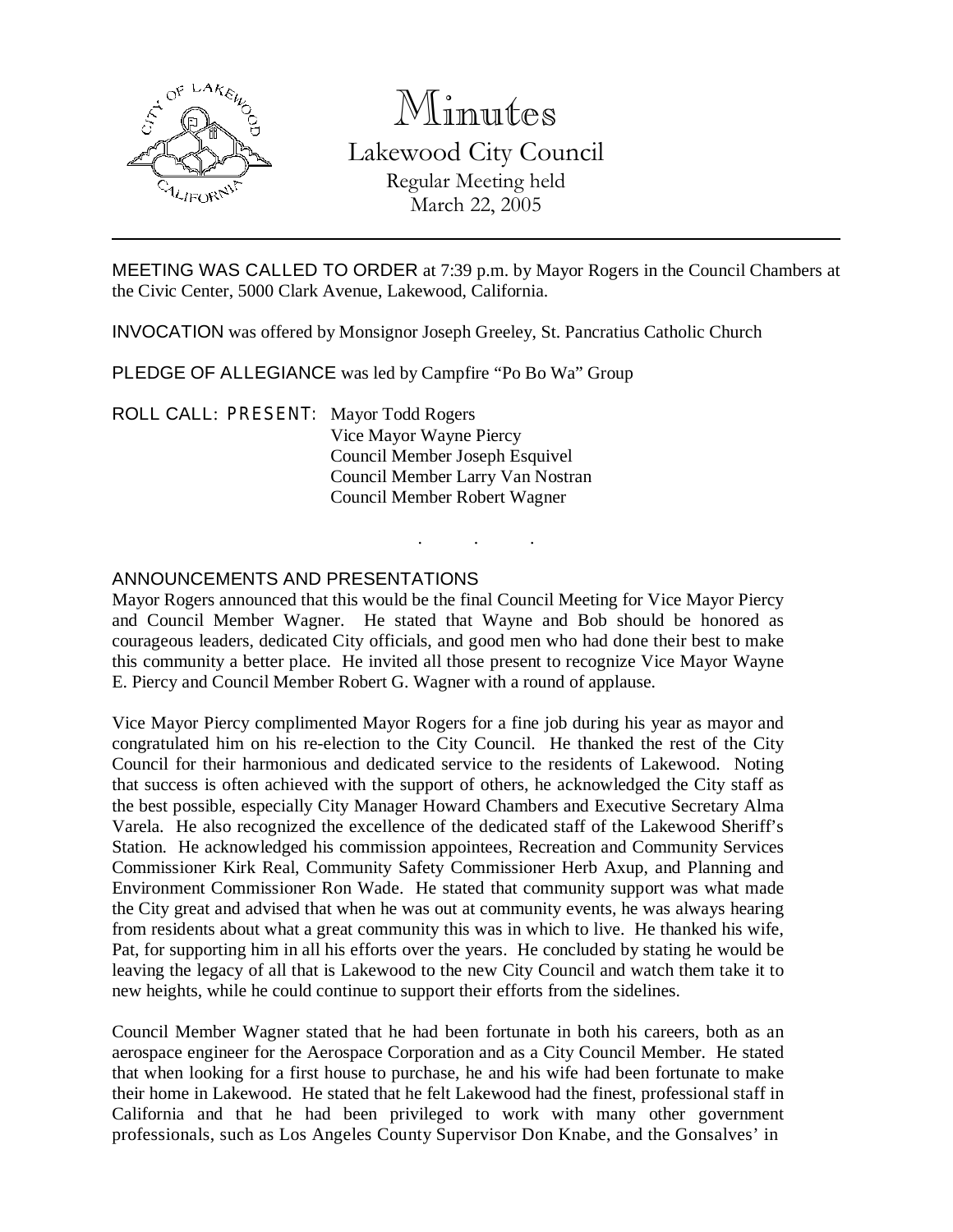Sacramento. He noted that working with the State and Federal governments had made life on the City Council an interesting one. He stressed the importance of leadership and working together. He cited a few of the programs and experiences he was proud to have been associated with, such as: Neighborhood Watch; the Southeast Water Coalition and the LACDA Alliance; the acquisition of the Peerless Water System; the residential development of the Chevron Tank Farm site; and the dealing with the State Waste Management Board. He individually recognized each member of the executive management team and a number of support staff members by name. He stated that he was satisfied leaving at this point, content that he had made a difference. He concluded by thanking his wife, Michaelene, and his family for the sacrifices they had made over his 25 years of service.

MARCH 8, 2005 GENERAL MUNICIPAL ELECTION

DECLARING RESULTS OF THE ELECTION

The City Clerk stated that the canvass of votes for the March 8, 2005, General Municipal Election had been completed. She reported that 6,576 ballots had been cast, and that the successful candidates were Todd Rogers, Diane DuBois and Steve Croft. It was the recommendation of staff that the City Council adopt Resolution No. 2005-2, declaring the election results.

. . .

COUNCIL MEMBER ESQUIVEL MOVED AND COUNCIL MEMBER WAGNER SECONDED TO ADOPT RESOLUTION NO. 2005-2, DECLARING RESULTS OF THE ELECTION.

RESOLUTION NO. 2005-2; A RESOLUTION OF THE CITY COUNCIL OF THE CITY OF LAKEWOOD, CALIFORNIA, RECITING THE FACT OF THE GENERAL MUNICIPAL ELECTION HELD IN SAID CITY ON MARCH 8, 2005 DECLARING THE RESULTS THEREOF, AND SUCH OTHER MATTERS AS PROVIDED BY LAW.

UPON ROLL CALL VOTE, THE MOTION WAS APPROVED:

AYES: COUNCIL MEMBERS: Wagner, Esquivel, Piercy, Van Nostran and Rogers NAYS: COUNCIL MEMBERS: None

## ADMINISTRATION OF THE OATH OF OFFICE

The City Clerk administered the Oath of Office to Council Members-elect Todd Rogers, Diane DuBois and Steve Croft. Each Council Member signed the oath and was presented with a Certificate of Election.

Council Member Croft introduced his wife, Tess, daughter, Ana, and other members of his family in the audience. He expressed his thanks to retiring Council Members Piercy and Wagner, stating that each had brought strengths and talents to the City Council during their terms of service, and that they had set very high standards for all who would follow them. He stated he would continue the fight to keep Sacramento legislators from taking more money away from the City and for improvements in educational opportunities. He concluded by thanking the voters and stating he was honored to have the opportunity to serve.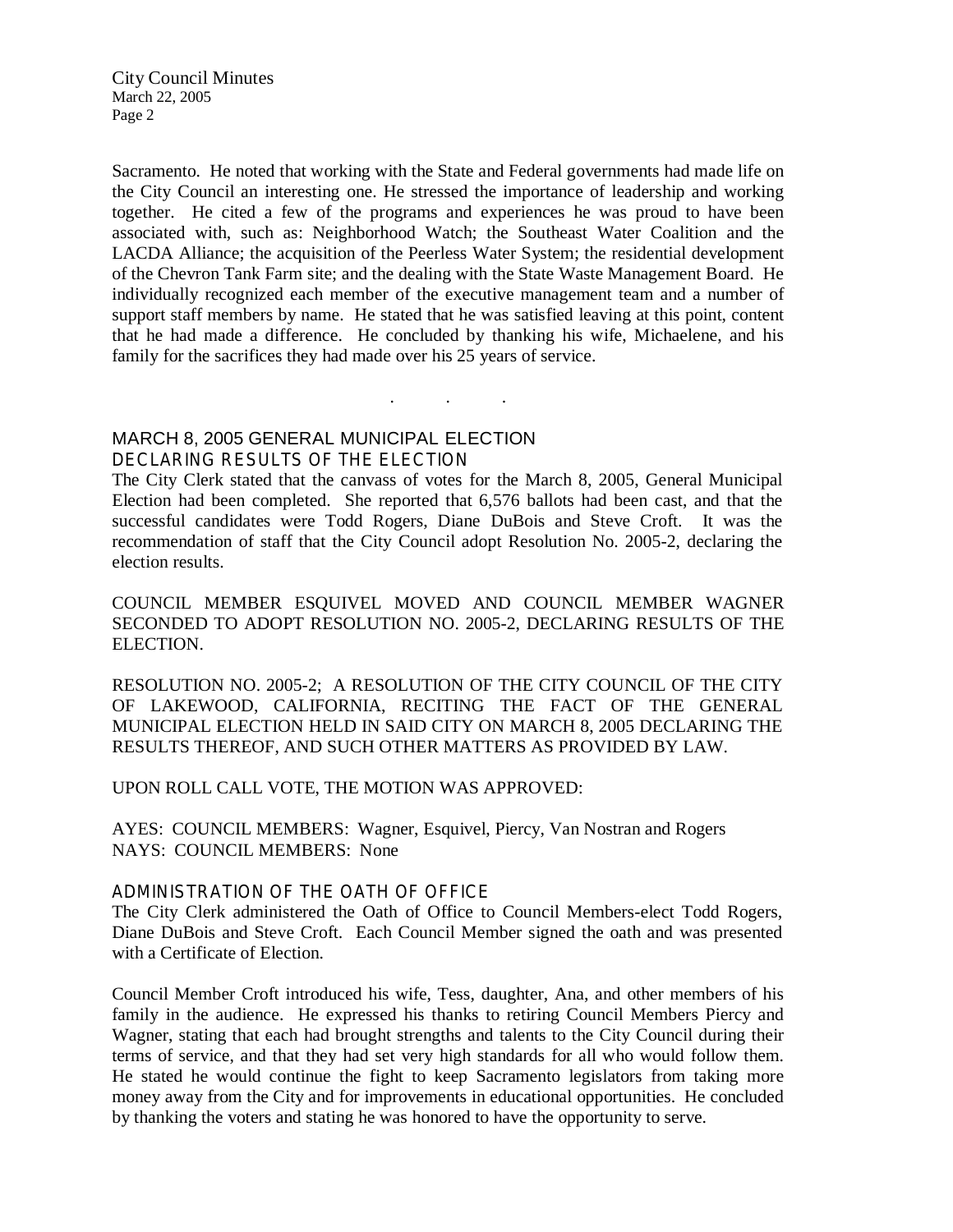#### MARCH 8, 2005 GENERAL MUNICIPAL ELECTION - Continued

Council Member DuBois introduced her husband, Bruce, daughter, Judy, and other members of her family in the audience. She stated that she felt it was a tremendous honor to serve the residents of Lakewood and thanked the voters for providing her with that opportunity.

Mayor Rogers presented outgoing Council Members Piercy and Wagner with tokens of the City's appreciation.

. . .

#### ANNUAL REORGANIZATION OF CITY COUNCIL

Mayor Rogers introduced his wife, Sally, his sons, Scott and Brett, and other family and friends in the audience. He noted that his year of service as the Mayor of Lakewood had been marked by the milestone retirements of City Attorney John Sanford Todd, whose "Lakewood Plan" for contract city government impacted not only Lakewood, but over 125 other cities in California and Council Members Piercy and Wagner, who had led the City through more than two decades of growth and change. He welcomed new Council Members Croft and DuBois and stated that he felt they were up to the challenges ahead. He remarked on a few of the highlights of the past year, such as the Civic Center Block Party in July, the naming of Lakewood as one of *Sports Illustrated* magazine's "Sportstown USA"; the dedication of the community artwork called "Pillars of Community"; improvements at Del Valle Park and the first phase of improvements at Boyar Park; left-turn phasing at two key intersections; the development of new businesses along "restaurant row" and Cherry Avenue "auto row"; and the securing of funding for the expansion and modernization of the Sheriff's Station. He expressed his continuing commitment to Lakewood schools and education. Mayor Rogers stated he had been honored to serve as the mayor while the City remembered the heroic events of fifty years ago. He thanked the other Members of the Council for their support and the support of the City staff, led by City Manager Howard Chambers. He concluded by thanking the residents of Lakewood for giving him the opportunity, four years ago, to serve as a Member of the City Council and promised never to take the public's trust for granted. He also thanked his family for supporting him in his bid to serve another term.

Mayor Rogers announced that nominations would be taken for the office of Mayor for 2005-2006.

#### ELECTION OF MAYOR AND VICE MAYOR

Council Member Van Nostran stated it was his great pleasure to nominate Joe Esquivel for the Office of Mayor. He noted that Joe was considered by many to be the City's ambassador for his attendance and participation in many community events and organizations, such as the volunteer coaching program; the Lakewood Rotary Club; Project Shepherd, where he served as Chairman; and the California Contract Cities Association, which Joe had served a term as President. He concluded by stating that Joe was a hard worker and dedicated to Lakewood's core values.

COUNCIL MEMBER VAN NOSTRAN MOVED AND MAYOR ROGERS SECONDED TO NOMINATE JOE ESQUIVEL TO SERVE AS MAYOR. THERE BEING NO OBJECTION, JOE ESQUIVEL WAS DECLARED MAYOR BY ACCLAMATION.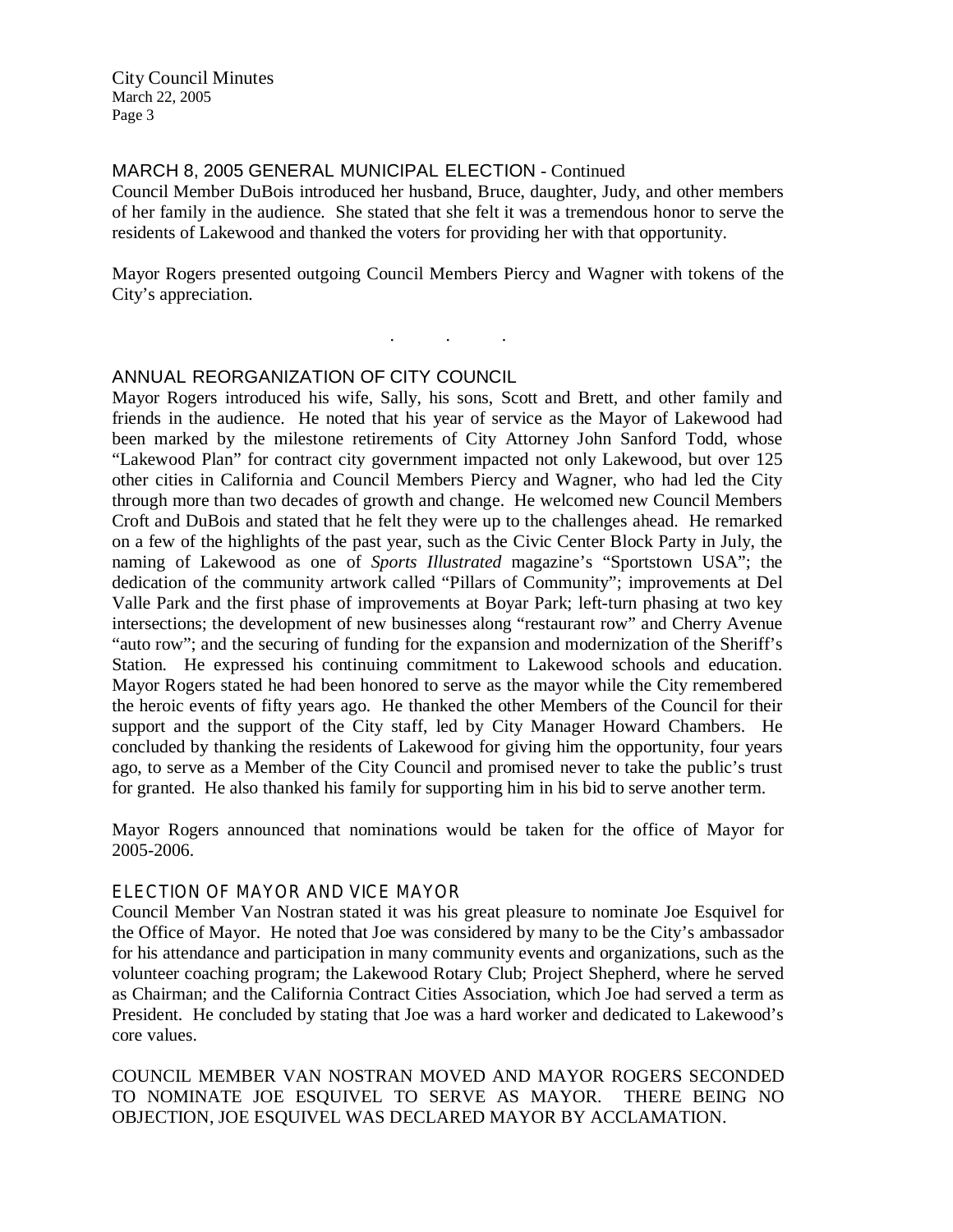## ANNUAL REORGANIZATION OF CITY COUNCIL - Continued

Mayor Esquivel presented outgoing Mayor Rogers with a plaque and scrapbook commemorating his year of service as Mayor. Mayor Esquivel also presented Mrs. Sally Rogers with a bouquet of flowers in recognition of her support for her husband and the many demands made on their time during his year as mayor.

Mayor Esquivel welcomed new Council Members Croft and DuBois and stated he looked forward to working with them as a united city council. He stated he was confident and optimistic about the future of the City and proud of all that had been and would be accomplished. He expressed his gratitude to his wife, Pat, and thanked his family for their support. He stated that the coming year would be a time to continue to build upon the values and traditions that had made Lakewood a place of pride and respect.

Council Member Rogers nominated Larry Van Nostran for the position of Vice Mayor. He characterized Larry as a fighter, a conciliator, and a proven leader. He noted a few of Larry's community services such as the founder of the Lakewood Youth Hall of Fame and President of the California Joint Powers Insurance Authority.

COUNCIL MEMBER ROGERS MOVED AND MAYOR ESQUIVEL SECONDED TO NOMINATE LARRY VAN NOSTRAN TO SERVE AS VICE MAYOR. THERE BEING NO OBJECTION, LARRY VAN NOSTRAN WAS DECLARED VICE MAYOR BY ACCLAMATION.

. . .

ROUTINE ITEMS:

Mayor Esquivel announced that Routine 1 would be considered separately.

VICE MAYOR VAN NOSTRAN MOVED AND COUNCIL MEMBER ROGERS SECONDED TO APPROVE ROUTINE ITEMS 2 THROUGH 7.

- RI-2 Approval of Personnel Transactions
- RI-3 Approval of Registers of Demands dated February 10, February 17, February 24, March 3, and March 10, 2005
- RI-4 Approval of Amendment to the Video Distribution Agreement with Intermedia, Inc.
- RI-5 Approval of Agreement with Reedcorp for Electrical Engineering Services
- RI-6 Approval of Agreement for Engineering Services, Design of Pavement Rehabilitation
- RI-7 RESOLUTION NO. 2005-3; A RESOLUTION OF THE CITY COUNCIL OF THE CITY OF LAKEWOOD REQUESTING THE LOS ANGELES COUNTY BOARD OF SUPERVISORS TO DEFER ACTION ON ADJUSTING THE OVERHEAD RATES CHARGED CONTRACT CITIES FOR SHERIFF'S SERVICES UNTIL A DELIBERATIVE PROCESS IS COMPLETED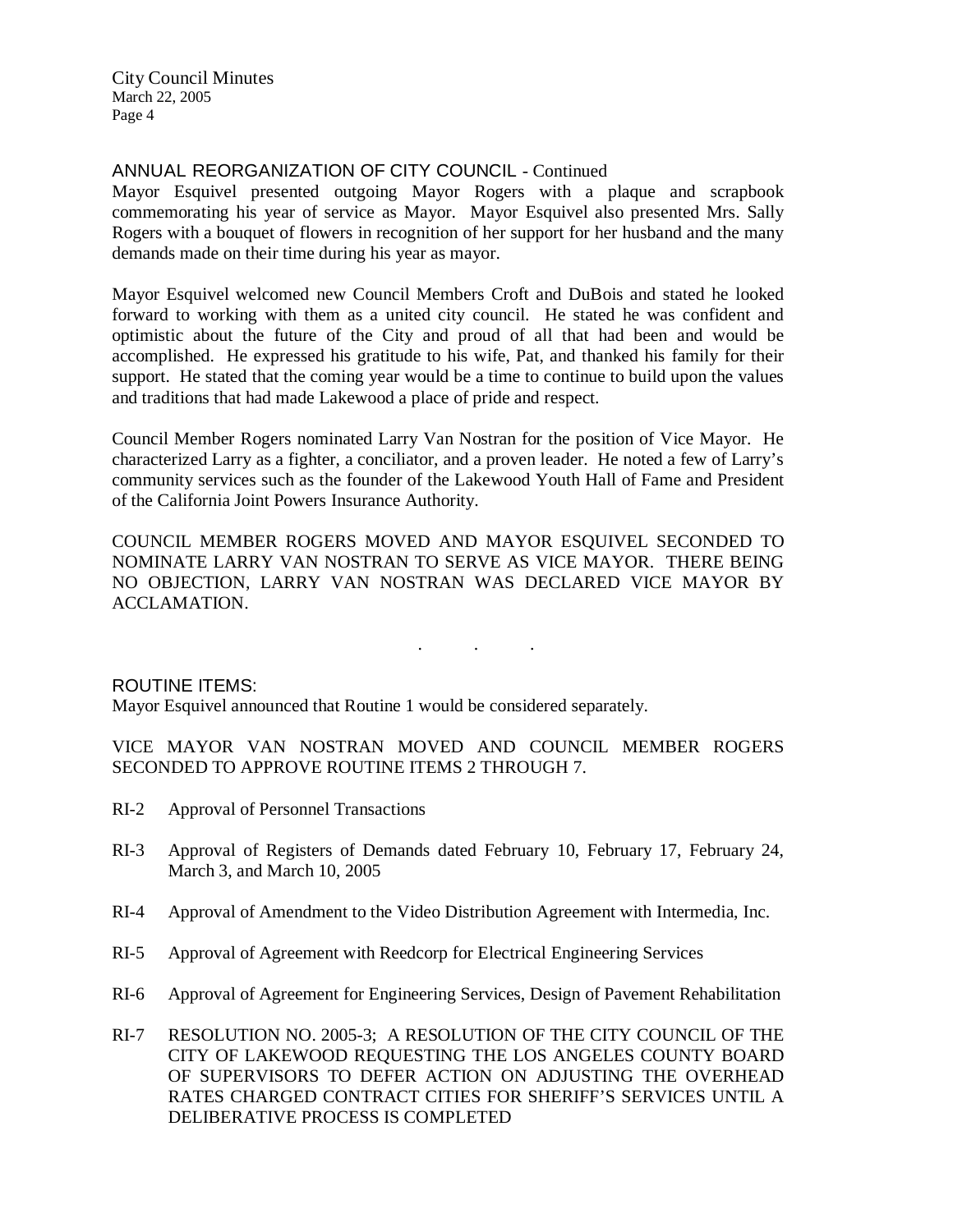ROUTINE ITEMS: Continued UPON ROLL CALL VOTE, THE MOTION WAS APPROVED:

AYES: COUNCIL MEMBERS: Van Nostran, Croft, DuBois, Rogers and Esquivel NAYS: COUNCIL MEMBERS: None

RI-1 Approval of Minutes of the Meetings held February 8, February 22, and March 8, 2005

COUNCIL MEMBER ROGERS MOVED AND VICE MAYOR VAN NOSTRAN SECONDED TO APPROVE ROUTINE ITEM 1. UPON ROLL CALL VOTE, THE MOTION WAS APPROVED:

AYES: COUNCIL MEMBERS: Van Nostran, Rogers and Esquivel NAYS: COUNCIL MEMBERS: None ABSTAIN: COUNCIL MEMBERS: Croft and DuBois

#### 2.1 • ADOPTION OF SIGNATURE RESOLUTIONS

VICE MAYOR VAN NOSTRAN MOVED AND COUNCIL MEMBER ROGERS SECONDED TO ADOPT RESOLUTIONS NO. 2005-4 THROUGH NO. 2005-7.

. . .

RESOLUTION NO. 2005-4; A RESOLUTION OF THE CITY COUNCIL OF THE CITY OF LAKEWOOD AUTHORIZING THE CITY TREASURER TO DEPOSIT FUNDS FOR SAFEKEEPING AND INVESTMENT AND AUTHORIZING WITHDRAWAL OF FUNDS FROM DEPOSITORIES

RESOLUTION NO. 2005-5; A RESOLUTION OF THE CITY COUNCIL OF THE CITY OF LAKEWOOD AUTHORIZING THE USE OF THE FACSIMILE SIGNATURE OF JOSEPH ESQUIVEL, MAYOR, IN THE EXECUTION OF PUBLIC SECURITIES AND INSTRUMENTS OF PAYMENT

RESOLUTION NO. 2005-6; A RESOLUTION OF THE CITY COUNCIL OF THE CITY OF LAKEWOOD AUTHORIZING THE USE OF THE FACSIMILE SIGNATURE OF L.H. VAN NOSTRAN, MAYOR PRO TEM, IN THE EXECUTION OF PUBLIC SECURITIES AND INSTRUMENTS OF PAYMENT

UPON ROLL CALL VOTE, THE MOTION WAS APPROVED:

AYES: COUNCIL MEMBERS: Van Nostran, Croft, DuBois, Rogers and Esquivel NAYS: COUNCIL MEMBERS: None

. . .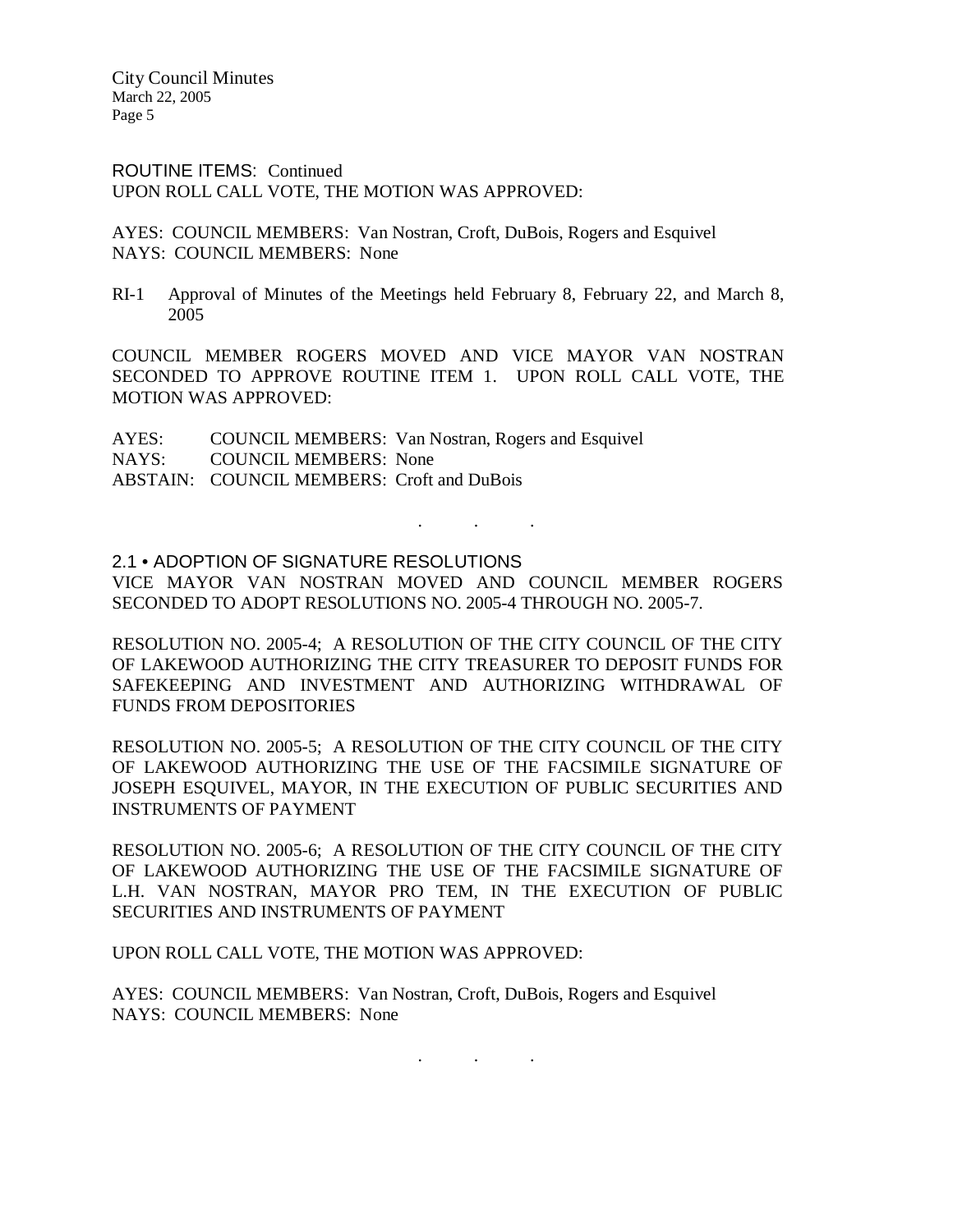3.1 • MAINTENANCE AGREEMENT FOR SKY KNIGHT HELICOPTER PROGRAM Deputy City Manager Sandi Ruyle gave an oral presentation based on the memo contained in the agenda and reported the maintenance contractor for the City's Sky Knight helicopter patrol program had informed the City that they would no longer be able to provide service at their Long Beach location and wished to be released from their agreement by the end of April, 2005. A Request For Proposals document had been distributed to qualified providers and three proposals had been received. Following staff review of the proposals submitted, STEAM Aircraft, Inc. of Fullerton was found to most closely meet the needs of the City. It was the recommendation of staff that the City Council execute an agreement for Helicopter Maintenance with STEAM Aircraft, Inc., for a period beginning April 15, 2005, through June 30, 2007.

COUNCIL MEMBER ROGERS MOVED AND COUNCIL MEMBER DUBOIS SECONDED TO APPROVE STAFF'S RECOMMENDATION. UPON ROLL CALL VOTE, THE MOTION WAS APPROVED:

AYES: COUNCIL MEMBERS: Van Nostran, Croft, DuBois, Rogers and Esquivel NAYS: COUNCIL MEMBERS: None

At 8:40 p.m., the Regular Meeting of the City Council was recessed for the Meeting of the Lakewood Redevelopment Agency. At 8:43 p.m., the City Council Meeting was reconvened.

. . .

. . .

. . .

ORAL COMMUNICATIONS: None

#### ADJOURNMENT

There being no further business to be brought before the City Council, Mayor Esquivel adjourned the meeting at 8:44 p.m.

Respectfully submitted,

Denise R. Hayward, CMC City Clerk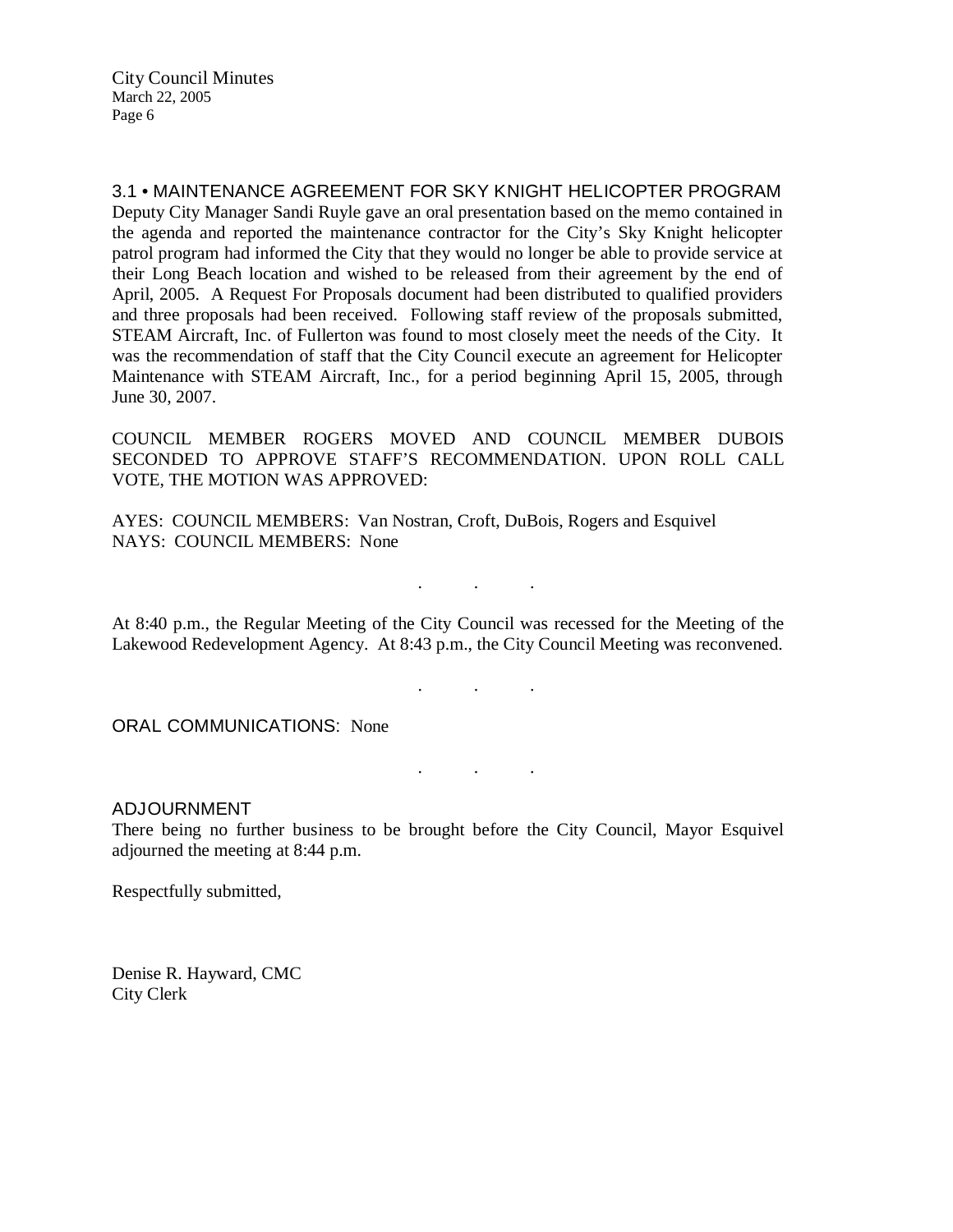# City of Lakewood CITY CLERK'S **City of Lakewood<br>CLERK'S CERTIFICATE OF CANVASS**

I, Denise R. Hayward, City Clerk of the City of Lakewood, County of Los Angeles, State of California, do hereby certify that I have canvassed the returns of the regular municipal election held in said City on the 8th day of March, 2005, and find that the number of votes given at each precinct and the number of votes given in the City to persons voted for the Office of Member of the City Council<br>
for which said persons were candidates were as follows:<br>
(1,30,31,32) (3,7,8,12) (4,9,10

|                                                 | for which said persons were candidates were as follows: |            |            |                  |                      |              | i, Denise is riayward, Ony Olerk of the Ony of Lakewood, County of Los Angeles, State of California, do hereby certify that I have<br>canvassed the returns of the regular municipal election held in said City on the 8th day of March, 2005, and find that the number of<br>votes given at each precinct and the number of votes given in the City to persons voted for the Office of Member of the City Council |            |              |                  |
|-------------------------------------------------|---------------------------------------------------------|------------|------------|------------------|----------------------|--------------|--------------------------------------------------------------------------------------------------------------------------------------------------------------------------------------------------------------------------------------------------------------------------------------------------------------------------------------------------------------------------------------------------------------------|------------|--------------|------------------|
| <b>County Precincts</b>                         | (1, 30, 31, 32)                                         | (3,7,8,12) | (4, 9, 10) | (13, 15, 16, 85) | (19, 23, 27, 28, 82) | (20, 21, 25) | $(34,35,37,38,112)$ $(40,45,46,48)$                                                                                                                                                                                                                                                                                                                                                                                |            | (42, 43, 50) | (52, 55, 64, 66) |
| <b>Lakewood Precincts</b>                       | PCT#                                                    | PCT#<br>3  | PCT#<br>4  | PCT#<br>13       | PCT#<br>19           | PCT#<br>20   | PCT#<br>34                                                                                                                                                                                                                                                                                                                                                                                                         | PCT#<br>40 | PCT#<br>42   | PCT#<br>52       |
| <b>Registered Voters</b>                        | 2987                                                    | 3029       | 2488       | 2747             | 3470                 | 2487         | 3301                                                                                                                                                                                                                                                                                                                                                                                                               | 3326       | 2280         | 2707             |
| Voter turnout<br><b>Ballots cast</b>            | 10%<br>305                                              | 9%<br>271  | 9%<br>229  | 7%<br>196        | 13%<br>454           | 8%<br>209    | 9%<br>312                                                                                                                                                                                                                                                                                                                                                                                                          | 9%<br>303  | 13%<br>286   | 9%<br>245        |
| Garland C. Jamison, Jr.                         | 13                                                      | 17         | 30         | 19               | 22                   | 17           | 16                                                                                                                                                                                                                                                                                                                                                                                                                 | 12         | 8            | 9                |
| $\rm V$ olume<br><b>Todd Rogers</b><br>86. Page | 248                                                     | 199        | 164        | 144              | 323                  | 147          | 253                                                                                                                                                                                                                                                                                                                                                                                                                | 254        | 249          | 200              |
| Geoffrey E. Vaughn                              | 57                                                      | 61         | 39         | 37               | 120                  | 51           | 38                                                                                                                                                                                                                                                                                                                                                                                                                 | 47         | 27           | 45               |
| Marty Schuster                                  | 69                                                      | 89         | 71         | 61               | 182                  | 81           | 108                                                                                                                                                                                                                                                                                                                                                                                                                | 121        | 107          | 101              |
| Diane DuBois                                    | 138                                                     | 154        | 123        | 127              | 283                  | 101          | 168                                                                                                                                                                                                                                                                                                                                                                                                                | 174        | 180          | 113              |
| Steve Croft                                     | 207                                                     | 106        | 109        | 87               | 181                  | 88           | 187                                                                                                                                                                                                                                                                                                                                                                                                                | 145        | 131          | 117              |
| Frederick R. Baisley                            | 26                                                      | 19         | 17         | 12               | 19                   | 20           | 13                                                                                                                                                                                                                                                                                                                                                                                                                 | 9          | 9            | 14               |
| Margherita Palumbo Underhill                    | 79                                                      | 87         | 68         | 55               | 77                   | 51           | 71                                                                                                                                                                                                                                                                                                                                                                                                                 | 62         | 60           | 45               |
| <b>Total Votes</b>                              | 837                                                     | 732        | 621        | 542              | 1207                 | 556          | 854                                                                                                                                                                                                                                                                                                                                                                                                                | 824        | 771          | 644              |